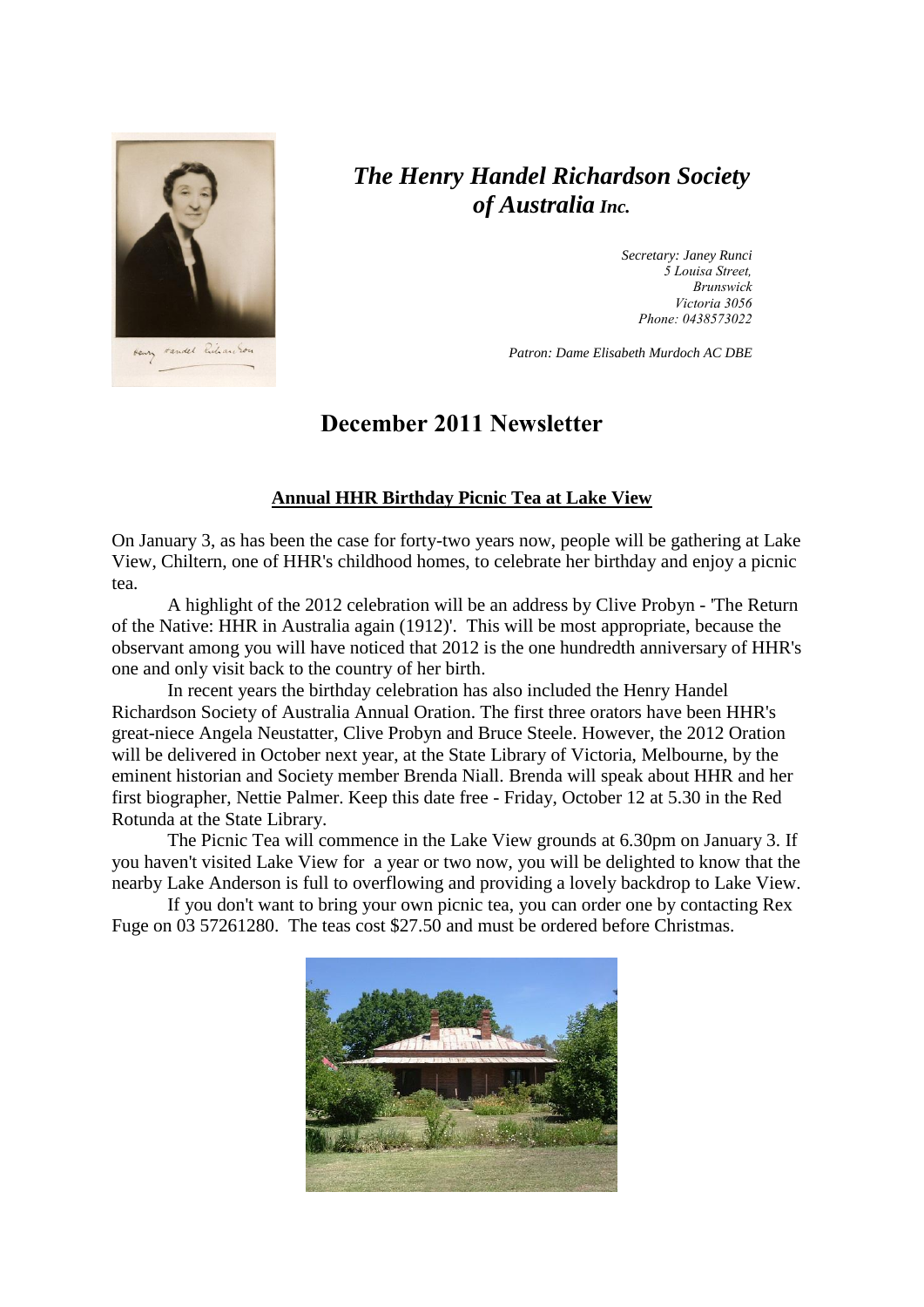#### **Remembering HHR in Leipzig – Graeme and Dot Charles spread the word**

Earlier this year one of our sons was married in France. As proud parents we travelled to France for the wedding and took the opportunity to visit a number of places in Europe we had not previously seen. Some of these places happened to be in Germany, and principally because of the Henry Handel Richardson connection, we included Leipzig in the itinerary.

HHR wrote that "the three years spent in Leipzig were the happiest I had yet known" so on our brief visit we were eager to see if we could get a sense of what contribution the city had made to that great happiness. Of course much of the physical nature of Leipzig has changed since HHR's days there. "Leipzig was then a pleasant, old-world town, with little resemblance to the bustling, commercial city it afterwards became" she wrote in *Myself When Young.* However, we were able to see many buildings she would have known, such as the gorgeous Nikolaikirche (St Nicholas Church), and Thomaskirche (St Thomas Church) neither of which presumably have changed much at all since HHR's time.

Whilst at the very interesting GDR Museum in Leipzig, we struck up a conversation with Susan Schaale, a German university student majoring in English literature, and hoping eventually to become a teacher of English Literature in her homeland. We took the opportunity to spread the 'HHR Gospel' and began quizzing Susan about her knowledge of Australian literature. She cheerfully, but respectfully confessed that the sum total of her knowledge of Australian literature and authors was, not surprisingly, nil. This confession opened the door, allowing us to introduce her to the life and writings of HHR. She was amazed to discover that not only had HHR spent some years living and studying in Leipzig, but furthermore she had used that city as the setting for her first novel *Maurice Guest*.

Susan was very interested to hear about HHR and happily exchanged contact details with us. That contact has continued since we returned home. We have introduced Susan to both *Myself When Young* and *Maurice Guest*. My long-term strategy is the development of a Leipzig chapter of the HHR Society. This of course may be some time coming to fruition, it may never happen, but in the meantime at least one resident of Leipzig knows more about HHR than she did before the chance meeting with us. We'll keep you posted should there be any developments worthy of reporting.



Ettie Richardson in Leipzig, 1891